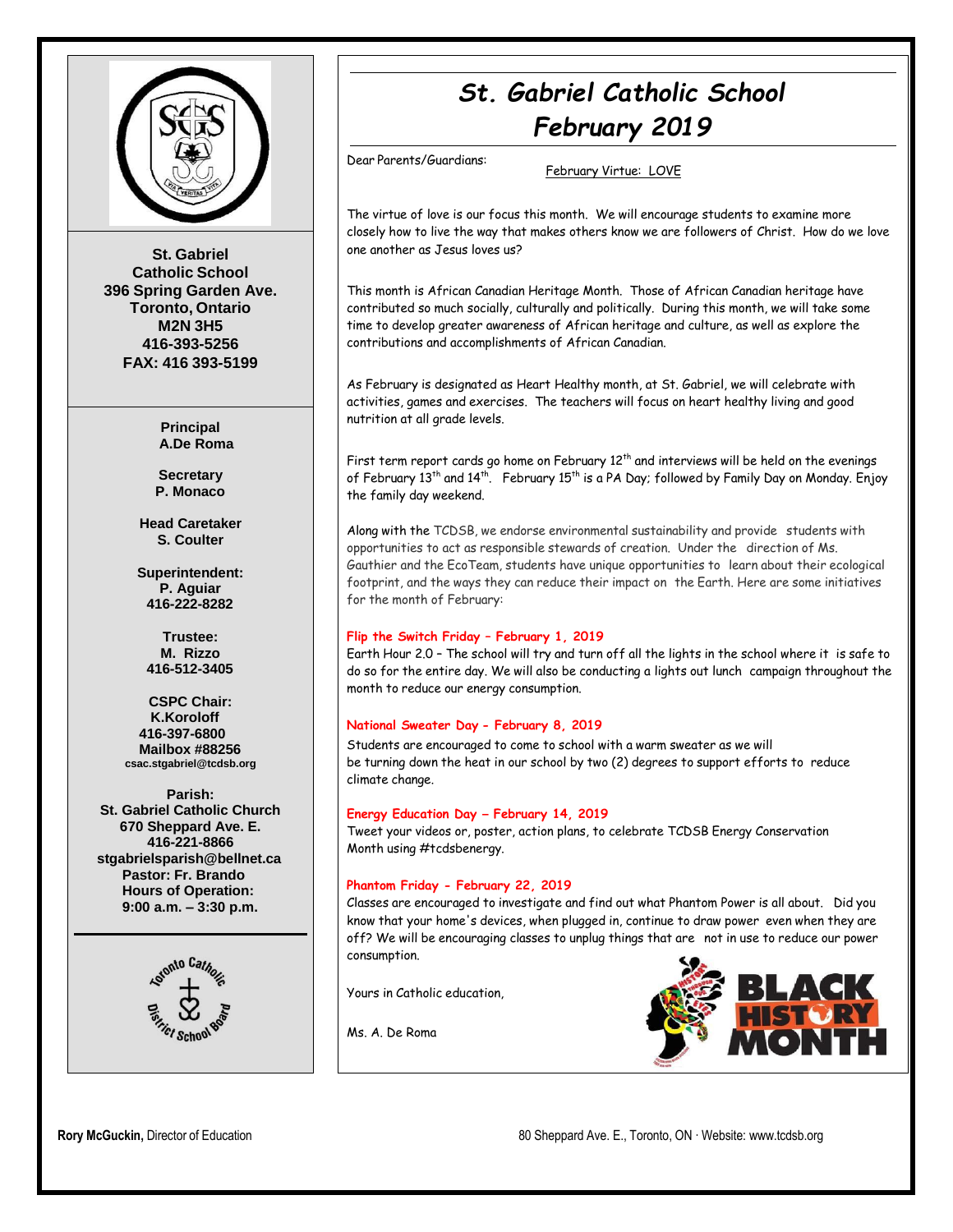# **ST. GABRIEL SCHOOL HOURS 2018-2019 SCHOOL YEAR**

**Start of School Day**: 9:00 a.m. **Morning Recess:** 10:42 a.m. to 10:57 a.m. **Lunch Hour**: **11:45 p.m. to 12:45 p.m. Afternoon Recess:** 2:10 p.m. to 2:25 p.m. **Dismissal:** 3:30 p.m.

#### **SAFE SCHOOL ARRIVAL PROGRAM**

To report your child as late or absent, please use one of the following options:

Call 1(833)251-3286 (toll-free)

Online go.schoolmessenger.ca

School Messenger Mobile App

Please make sure that all students who arrive late check in at the front office.

**\*Please ensure the school office has your current email address on file.\***

#### **SIGNING IN AS A VISITOR**

Please be reminded that signing in as a visitor and wearing a sticker that identifies you as a "VISITOR" to our school is mandatory!! We encourage and appreciate all our volunteers, be it for the nutrition program, for scientists in school, school excursions, etc. However, the safety of our staff and students is our number one priority and signing in allows us to regulate and monitor who is in our school, when and for what purpose. Full compliance is expected.

#### **School Bus Information**

Parents of students who ride the school bus to and from school, are strongly encouraged to sign up to the bus portal website to keep you updated on service related issues (e.g., late bus, cancellations, etc.)

#### [www.torontoschoobus.org](http://www.torontoschoobus.org/)

Click on "Parents" (top right hand of screen)

## **MONTHLY VIRTUES**

Monthly Virtues are celebrated by all TCDSB's schools. Throughout the year we will be recognizing students each month by honouring those students who have demonstrated the virtue of the month through their words and actions.

> September – Hospitality October – Gratitude November – Peace December – Charity

**January – Courage**

February – Love March – Forgiveness April – Justice May – Compassion June – Faithfulness

The following students were recognized for their demonstration of **courage:**

> Stella Kwak Alexander D'Angelo Olivia Chongo Maya Gorda Bianca Haiashi Sofia Cologna Emma George Elizabeth Choi Isabella Mabanta Kenedy Bael Daniel Bermudez Derick Marasigan Adrien D'Silva Mattia Salvatore Katie Mejia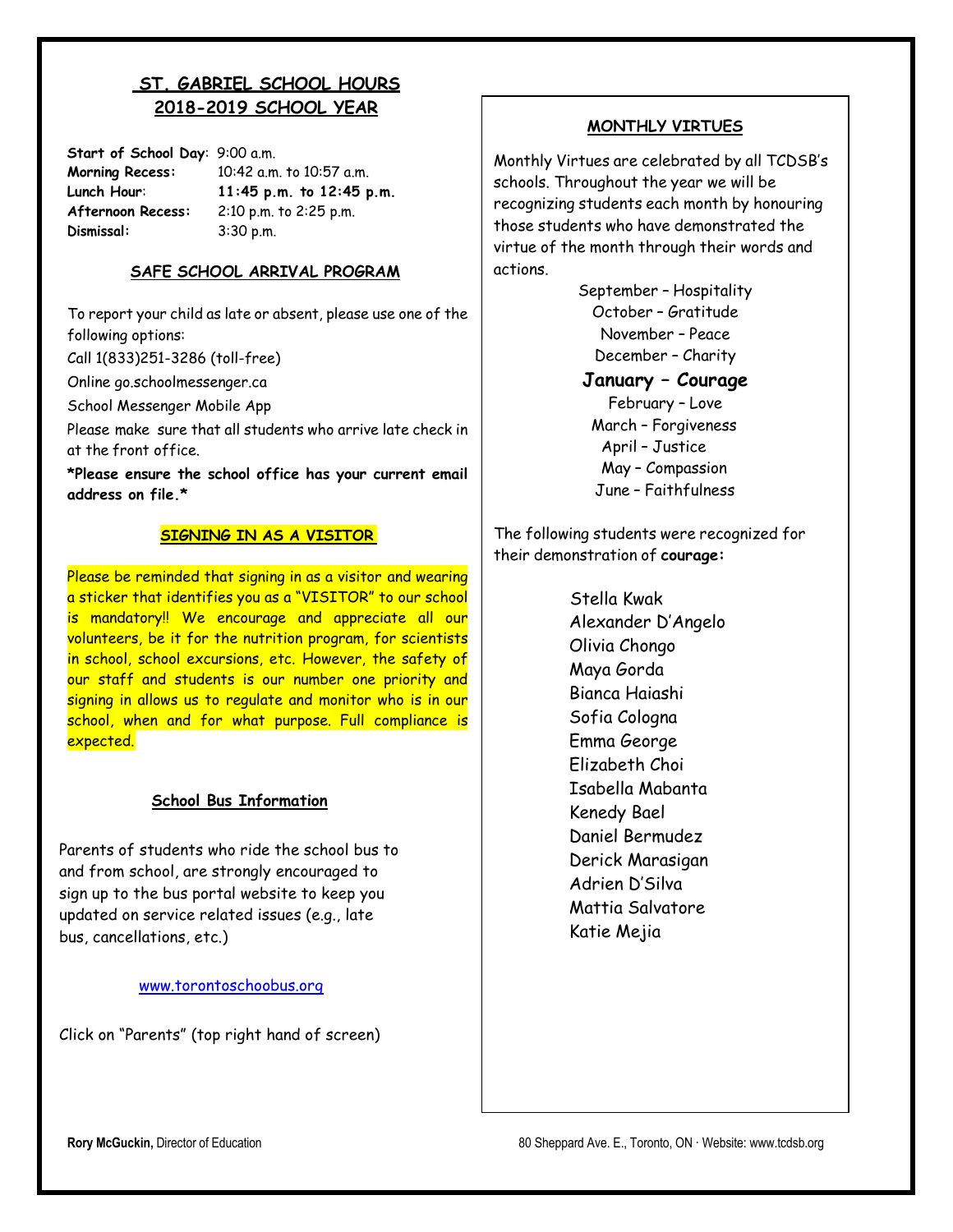# **5 Useful Tips to Improve Your Child's Work Habits – By JEI Davisville**

There is a fine line between helping your child with their homework and doing the work for them and while the latter may ensure a good grade on the assignment, the former will produce longer lasting results. Students are given homework to use the skills and information they learned in class, independently at home so that the knowledge sticks. In this sense you're helping them by not helping them! We're not saying that you should completely leave your child alone when they are doing their homework. There are times where they will need you to clarify instructions, or provide different examples than the ones given in their book. Helping them in this way is OK, just as long as you keep the answers to yourself…let them experience the feeling of solving problems on their own, it promotes confidence and risk taking – two very essential ingredients to a growing learner.

Here are some helpful tips that you can use at home to support your kids with their homework, and help them improve as readers and writers:

1. Read to them often, and let them read to you!

# **2. Model instruction instead of giving away answers.**

3. Give them alternative examples to the ones provided in the book if they still aren't getting the concept (real life examples help students make connections to what they are learning and becomes easier for them to paint a picture in their mind).

4. Ask them to explain how they got the answer (they need to be able to support their choice and is great practice for building creative and critical thinking skills).

5. Before checking their work, let them check and correct their own mistakes first (this will prevent them from relying on an adult for the answers).

These are just some small ways you can help your child with their homework, without taking all the credit! By doing this, you are still involved in his or her studies which is key to their overall development as a learner. If you find yourself needing support with your child's studies at home, don't hesitate to seek advice from your child's classroom teacher, she/he will be happy to help and appreciate that you want to be involved. Keeping some form of communication between the classroom and home is invaluable to the success of your young learner.

Take advantage of this time, your child is the prime age to be a student, their minds are fresh and hungry for knowledge!

### **St. Gabriel Parent Council News**

The CSPC hosted a "Family Fitness Night" in conjunction with the X Movement Dance at the end of January with funding provided by the Parents Reaching Out (PRO) Grant money. The CSPC hopes all St.Gabriel families enjoyed this engaging evening.

The CSPC will be hosting a Family Movie Night on Friday March 1st, 2019 at the school. Please remember that this is a family event and **ALL** students must be accompanied by a supervising adult. More details to follow.

The next CSPC meeting will be held on Wednesday February 6th 2019 at 7pm at the school. The general meeting will be followed by a Fun Fair sub-committee meeting at 8pm. All are welcome to attend.

We thank you for your continued support of all CSPC activities.

**Rory McGuckin,** Director of Education 80 Sheppard Ave. E., Toronto, ON ⋅ Website: [www.tcdsb.org](http://www.tcdsb.org/)